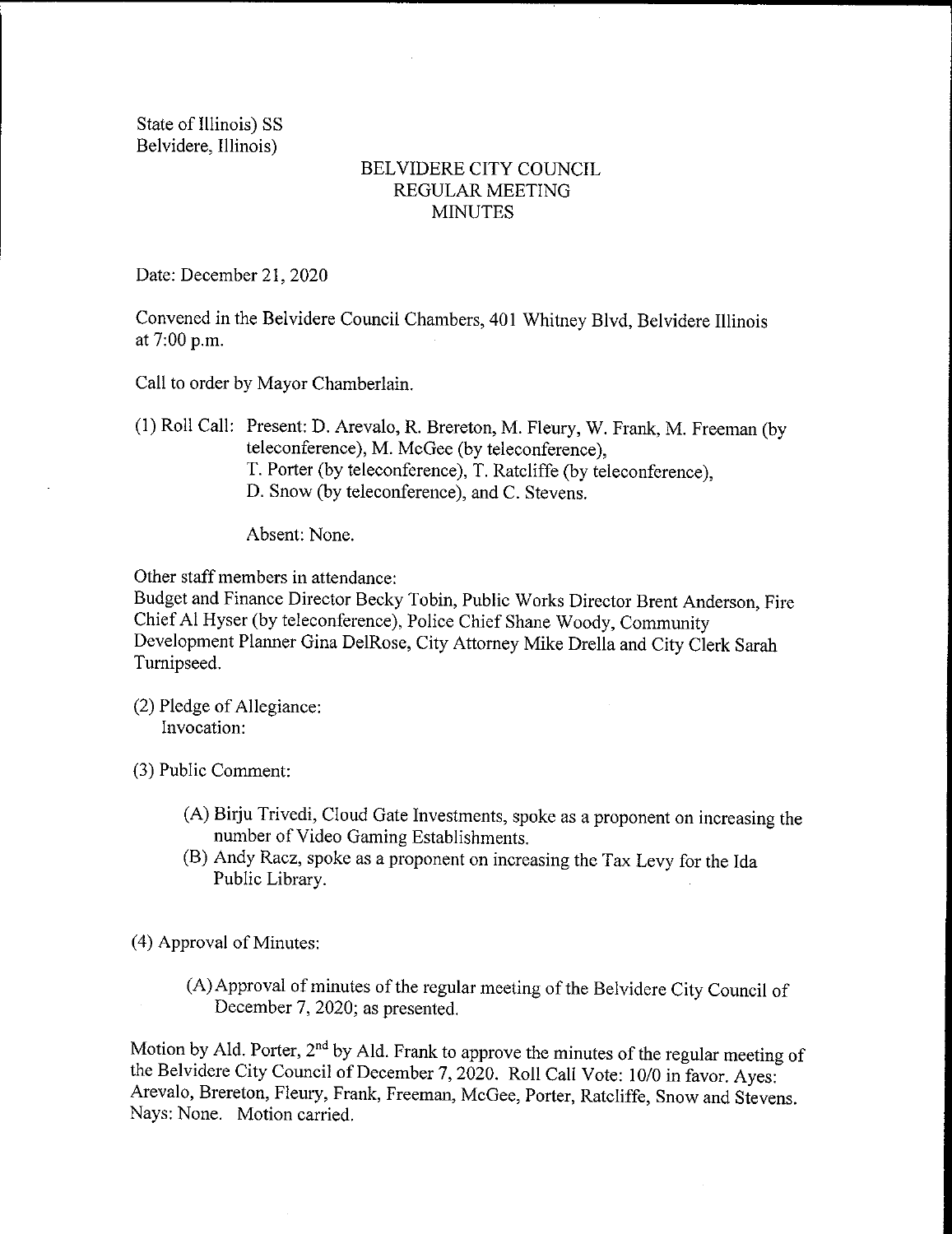5) Public Hearing:

A) Proposed Property Tax Levy.

Mayor Chamberlain opened the public hearing at 7:07p.m. and read the notice that appeared in the Belvidere Republican on December 10, 2020. Mayor Chamberlain asked if there was anyone who wished to address the public hearing. Kim Hohf, Board Member of the Ida Public Library, spoke on the Tax Levy Increase for the library. Mayor Chamberlain asked if there was anyone else who wished to address the public hearing, there being none the public hearing closed at 7:15p.m.

6) Special Messages and Proclamations:

A) Report of Growth Dimensions by Executive Director Pam Lopez-Fettes.

7) Approval of Expenditures: General & Special Fund Expenditures: \$ 1, 533, 954.32 Water & Sewer Fund Expenditures: \$ 310,868.21

Motion by Ald. Arevalo, 2<sup>nd</sup> by Ald. Porter to approve the General & Special Fund Expenditures in the amount of \$1,533,954.32. Discussion took place. Roll Call Vote: 10/0 in favor. Ayes: Brereton, Fleury, Frank, Freeman, McGee, Porter, Ratcliffe, Snow, Stevens and Arevalo. Nays: None. Motion carried.

Motion by Ald. Arevalo, 2<sup>nd</sup> by Ald. Porter to approve the Water  $\&$  Sewer Fund Expenditures in the amount of  $$310,868.21$ . Roll Call Vote: 10/0 in favor. Ayes: Fleury, Frank Freeman, McGee, Porter, Ratcliffe, Snow, Stevens, Arevalo and Brereton. Nays: None. Motion carried.

8) Committee Reports and Minutes of City Officers:

- A) Monthly Report of Belvidere Police Department Overtime for November 2020.
- B) Monthly Report of Belvidere Fire Department Overtime for November 2020.
- C) Monthly Report of Community Development Department/ Planning Department for November 2020.
- D) Monthly Report of Building Department Revenues, Residential Building Permits and Case Reports for November 2020.
- E) Monthly General Fund Report for November 2020.
- F) Monthly Water/ Sewer Fund Report November 2020.
- G) Monthly Financial Report for November 2020.
- (H) Minutes of Planning and Zoning Commission December 8, 2020.

Let the record show these reports were placed on file.

I) Minutes of Committee of the Whole— Building, Planning and Zoning and Public Works of December 14, 2020.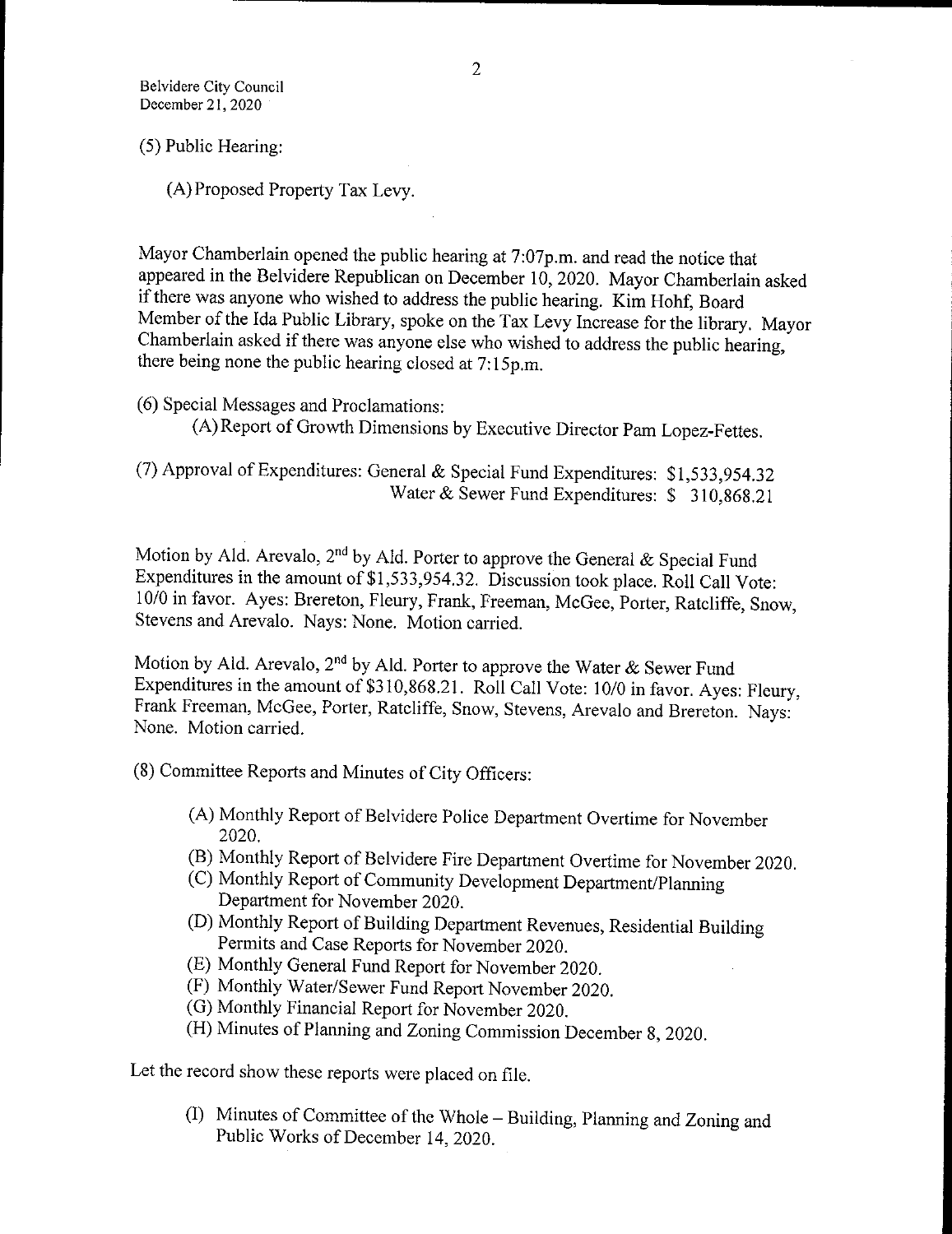Motion by Ald. Arevalo,  $2<sup>nd</sup>$  by Ald. Fleury to approve the minutes of Committee of the Whole— Building, Planning and Zoning and Public Works of December 14, 2020. Roll Call Vote: 10/0 in favor. Ayes: Frank, Freeman, McGee, Porter, Ratcliffe, Snow, Stevens, Arevalo, Brereton and Fleury. Nays: None. Motion carried.

9) Unfinished Business:

(A) Ord.  $#511H - 2^{nd}$  Reading: An Ordinance Levying Taxes for all Corporate Purposes for the City of Belvidere, Boone County, Illinois for the fiscal year beginning May 1, 2020 and ending April 30, 2021.

Motion by Ald. Brefelon, 2" by Ald. Stevens to pass Ordinance  $#$ 511H. Motion by Ald. Snow,  $2^{\infty}$  by Aid. Arevalo to amend Ord.#511H to change the library portion of the tax levy from \$726, 224.00 to \$744, 525.00. Discussion took place. Roll Call Vote to Amend: 6/5 in favor. Ayes: Ratcliffe, Snow, Stevens, Arevalo, Fleury and Mayor Chamberlain. Nays: Freeman, McGee, Porter, Brereton and Frank. Further discussion took place. Roll Call Vote to pass Ordinance #511H as amended: 8/2 in favor. Ayes: McGee, Porter, Ratcliffe, Snow, Stevens, Arevalo, Fleury and Frank. Nays: Brereton and Freeman. Motion carried.

(B) Ord.  $#512H - 2^{nd}$  Reading: An Ordinance Making a Levy and Providing for a Special Service Area #2 Tax in the City of Belvidere, Boone County, Illinois for the fiscal year beginning May 1, 2020 and ending April 30, 2021.

Motion by Ald. Porter,  $2<sup>nd</sup>$  by Ald. Arevalo to pass Ordinance #512H. Discussion took place. Roll Call Vote: 10/0 in favor. Ayes: Porter, Ratcliffe, Snow, Stevens, Arevalo, Brereton, Fleury, Frank, Freeman and McGee. Nays: None. Motion carried.

(C) Ord.  $#513H - 2^{nd}$  Reading: An Ordinance Making a Levy and Providing for a Special Area 43 Tax in the City of Belvidere, Boone County, Illinois for the fiscal year beginning May 1, 2020 and ending April 30, 2021.

Motion by Ald. Arevalo, 2<sup>nd</sup> by Ald. Fleury to pass Ordinance #513H. Roll Call Vote: 10/0 in favor. Ayes: Ratcliffe, Snow, Stevens, Arevalo, Brereton, Fleury, Frank, Freeman, McGee and Porter. Nays: None. Motion carried.

(D) Ord. #514H -2<sup>nd</sup> Reading: An Ordinance Amending Sections 26-83 and 26-79 of the City of Belvidere Municipal Code.

Motion by Ald. Snow,  $2<sup>nd</sup>$  by Ald. Arevalo to pass Ordinance #514H. Discussion took place. Motion by Aid. Fleury, 2"d by Aid. Arevalo to amend the second paragraph of Exhibit A to read: " In the event the proposed business requires another license or permit to operate lawfully, the City Clerk may require the applicant to provide copies of any such license or permit when applying for a BRL. The Clerk shall not issue a BRL to any applicant unless such requested permits or licenses are provided." Further discussion took place. Roll Call Vote to Amend: 6/5 in favor. Ayes: Snow, Arevalo, Fleury, Porter, Ratcliffe, Mayor Chamberlain. Nays: Stevens, Brereton, Frank, Freeman and McGee.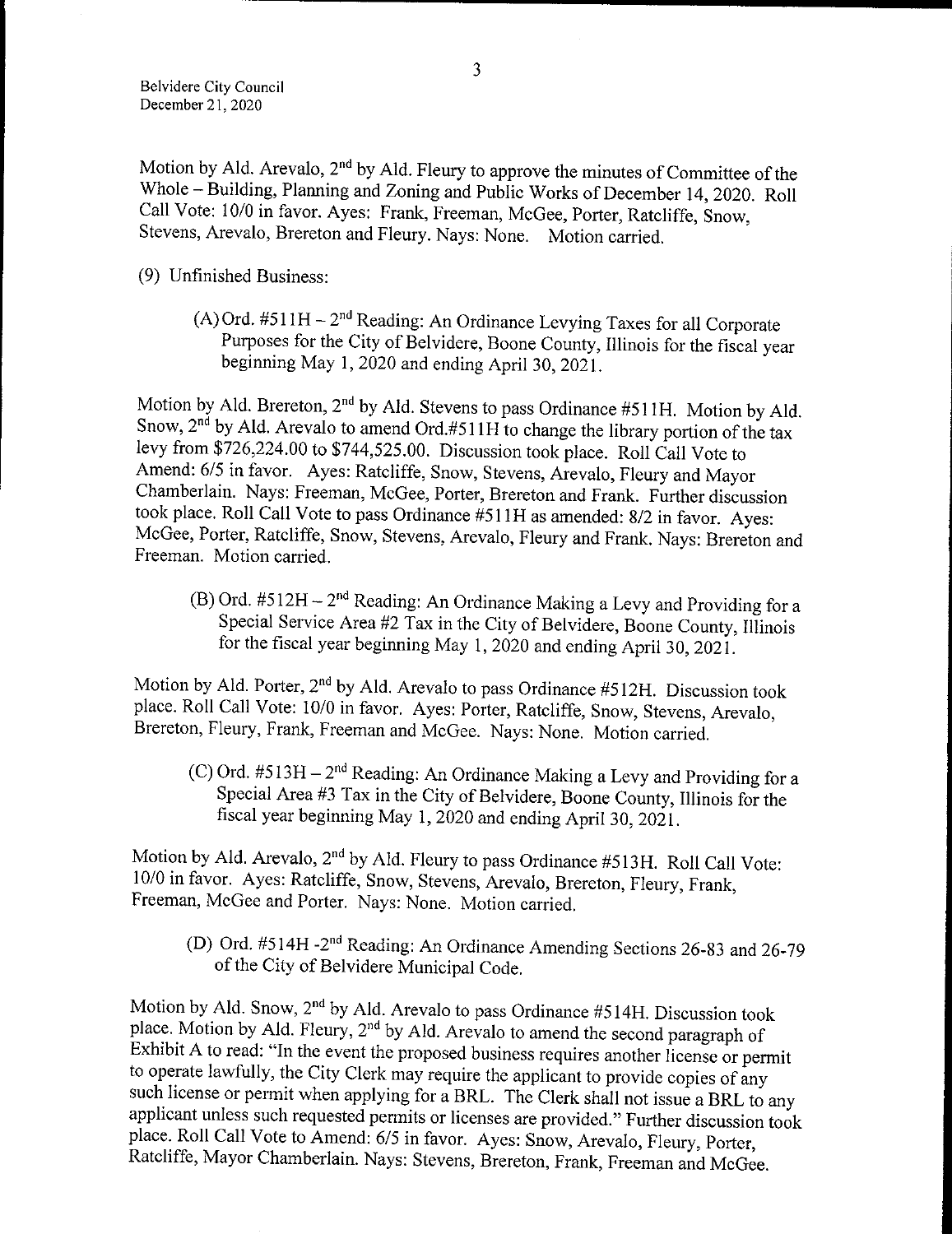Further discussion took place. Roll Call Vote to pass Ordinance #514H as amended: 6/4 in favor. Ayes: Arevalo, Fleury, McGee, Porter, Ratcliffe and Snow. Nays: Stevens, Brereton, Frank and Freeman. Motion carried.

E) Ord. #515H- 2" <sup>d</sup> Reading: An Ordinance Amending Section 14- 152 of the City of Belvidere Municipal Code. ( Increasing Video Gaming Locations Permits to 40)

Motion by Ald. Frank, 2<sup>nd</sup> by Ald. Snow to pass Ord. #515H. Roll Call Vote: 8/2 in favor. Ayes: Arevalo, Frank, Freeman, McGee, Porter, Ratcliffe, Snow and Stevens. Nays: Brereton and Fleury. Motion carried.

10) New Business:

- $(A)$  Ord. #516H 1<sup>st</sup> Reading: An Ordinance Granting a Special use to Allow Indoor Commercial Entertainment ( Video Gaming) within the CB, Central Business District (120 Buchanan Street).
- $(B)$  Ord. #517H 1<sup>st</sup> Reading: An Ordinance Authorizing the Transfer of Abandoned Properties to the Northern Illinois Land Bank Authority.
- $(C)$  Ord. #518H 1<sup>st</sup> Reading: An Ordinance Temporarily Abating Abandonment of Liquor Licenses and Video Gaming Licenses within the City of Belvidere.

Let the record show that Ordinance #516H, Ordinance #517H and Ordinance #518H were placed on file for first reading.

 $(D)$  Res. #2025-2020 – A Resolution Authorizing the Execution of an Intergovernmental Agreement for Geographical Information Services with Boone County.

Motion by Ald. Arevalo, 2<sup>nd</sup> by Ald. Fleury to adopt Res.#2025-2020. Roll Call Vote: 10/0 in favor. Ayes: Brereton, Fleury, Frank, Freeman, McGee, Porter, Ratcliffe, Snow, Stevens and Arevalo. Motion carried.

Motions forwarded from Committee of the Whole— Building, Planning and Zoning and Public Works of December 14, 2020.

- A) Motion by to approve the Courthouse Square Area III Intensive Survey. Roll Call Vote: 10/0 in favor. Ayes: Fleury, Frank, Freeman, McGee, Porter, Ratcliffe, Snow, Stevens, Arevalo and Brereton. Nays: None. Motion carried.
- B) Motion to authorize the Belvidere Police Department to enter into an agreement with CDS Technologies for \$109,247.00 for body worn cameras and approve an expenditure of  $$59,247.00$  for the remainder of the agreement